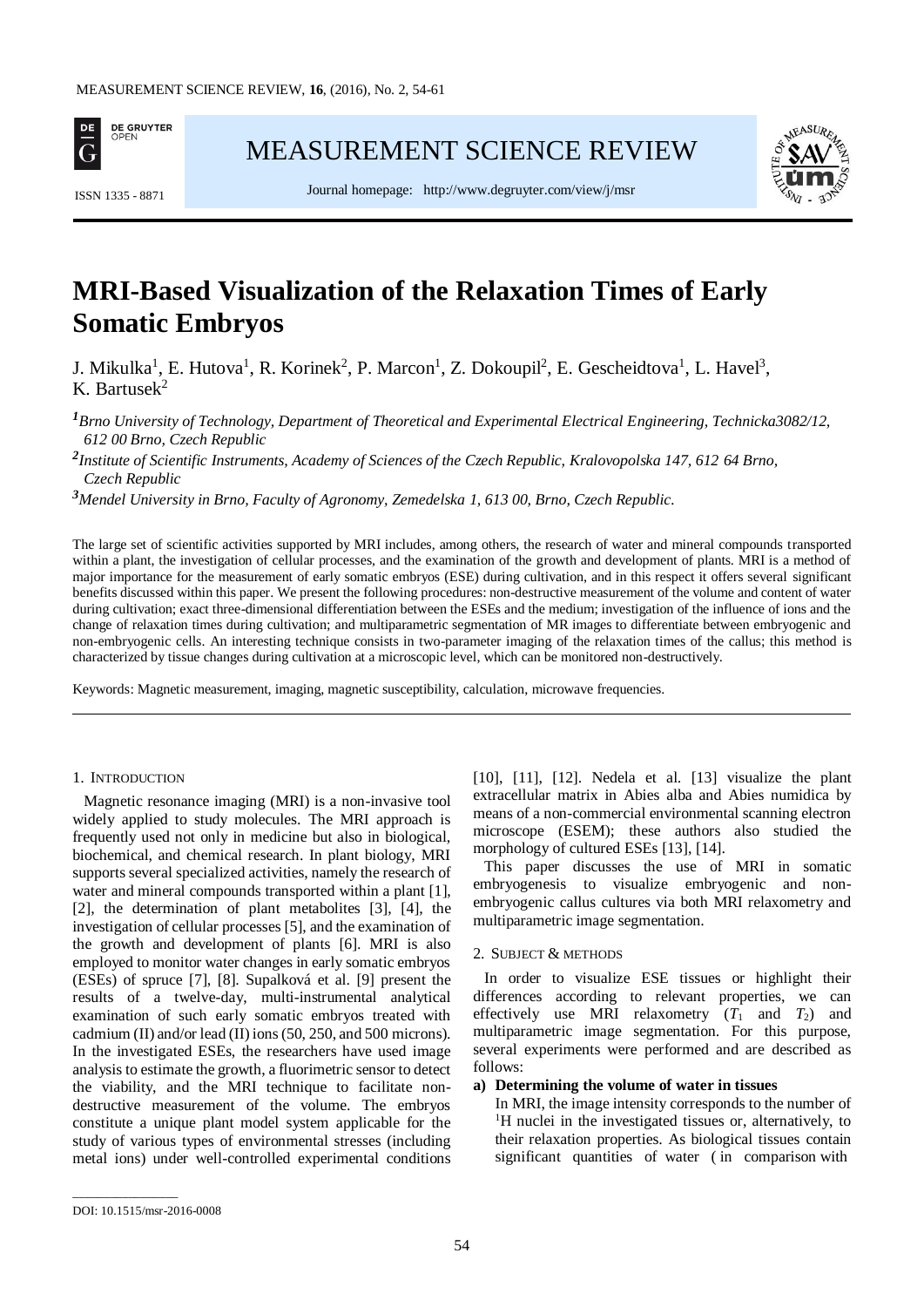proton contents in other substances, such as sugars or proteins), MRI image intensities characterize the volume of water in the tissues [15]. To verify the MRI-based results, we compared the water volumes in the ESEs by establishing the change of weight after complete desiccation of the samples with the 3D integral of intensity of the proton density-weighted 3D MR image (proton density measurement using a 4.7 T system). All PD images were standardized to the intensity of the substrate of the first sample. In order to facilitate comparison of the MRI-based measurement and the weighting, we normalized the volumes of water obtained from both measurements according to the volume in the first sample.

# **b) Visualizing the tissue and substrate properties**

The different properties of the ESEs and the substrate were measured via MRI, using tomographs with field intensities of 4.7 T and 9.4 T. We also measured MR maps of both the <sup>1</sup>H nuclear spin density and the  $T_1$  and  $T_2$  relaxation times, and we evaluated the mean densities of these parameters in selected regions.

**c) Monitoring the relaxation time changes during the growth of the tissues**

In the course of the growth of the ESEs, MR images were taken (0 to 15 days), and the  $T_1$  and  $T_2$  relaxation times were evaluated in selected regions. For growth monitoring purposes, the samples were photographed from the bottom side of the applied Petri dish and the ESE area on the medium evaluated on the  $0<sup>th</sup>$ ,  $5<sup>th</sup>$ ,  $7<sup>th</sup>$ , and  $11<sup>th</sup>$  day of cultivation. The actual experiment involved 2 samples of embryogenic cells for the MRI measurement, 2 samples of embryogenic cells for the verification, and 2 samples of non-embryogenic callus cultures.

# **d) Multiparametric image segmentation**

In order to differentiate between the callus and the embryogenic cultures in a sample of non-embryogenic callus cultures, a multiparametric image segmentation method was applied; it utilizes a machine learning algorithm to segment an image according to the distribution of the  $T_2$  relaxation time and the derived images.

To measure the  $T_2$  relaxation (using a 4.7 T system), we applied the spin echo (SE) method ( $T_E = 18$ , 30, 50, 100, and 200 ms); the measurement of the  $T_1$  relaxation was performed via inversion recovery (IR) acquisition ( $T_1 = 10$ , 100, 300, 1000, and 3000 ms). The  $T_1$  and  $T_2$  relaxations were measured, using a 9.4 T system, by means of the Rapid Acquisition with Refocusing Echoes (RARE) method  $(T_E = 9.8, 29.5, 49.1, 68.8, 88.5, 108.1, 127.8, and 147.4 \text{ ms};$  $T_R = 167$ , 284, 416, 568, and 748 ms). All the described experiments were carried out on the 4.7 T (Magnex) and 9.4 T (Bruker) MRI systems operated by the Institute of Scientific Instruments, Brno. The MAREVISI (8.2) and MATLAB (7.11.0) programs were used for the actual processing.

## 3. PLANT MATERIAL AND CULTIVATION CONDITIONS

Our experiments involved a clone of early somatic embryos of the Norway spruce (Picea abies/L./Karst.) marked as 2/32 and a clone of the Blue spruce (Picea pungens Engelm.) designated as PE 14. The cultures were maintained on a semisolid (Gelrite Gellan Gum, Merck, Germany), halfstrength LP medium [16] with modifications [17]. The concentration of 2.4-dichlorofenoxyacetic acid and  $N^6$ benzyladenine was 4.4 and 9 µM, respectively [18]. The pH value was adjusted to  $5.7 - 5.8$  before autoclaving (121 $\degree$ C, 100 kPa, 20 min). The organic part of the medium, excluding saccharose, was sterilized by filtering through a 0.2  $\mu$ m polyethylensulfone membrane (Whatman, Puradisc 25 AS). The embryos were cultivated in Petri dishes (50 mm in diameter). The sub-cultivation of stock cultures was performed in two-week intervals; the stock and experimental cultures were maintained at the temperature of  $23 \pm 2$ °C in a cultivation box kept in a dark place.

## 4. RESULTS

## **Experiment a)**

The experiment started with colonies of ESEs whose weight was about 3 mg; we cultivated ten colonies per one Petri dish. After 2 weeks, the colonies were harvested and, following fresh weight determination, dried to a stable weight at 105°C. In all, thirty-nine colonies were used for the weighting and statistical analysis. A comparison of the volumes of water in the embryos measured via the above-discussed methods can be seen in Fig.1. and Fig.2. While the measurement via desiccation and subsequent weighting was conducted at Mendel University in Brno (MENDELU), the proton density measurement with the SE technique utilized the 4.7 T (Magnex) MRI systems operated by the Institute of Scientific Instruments (ISI), Brno.



Fig.1. Comparison of the normalized values of samples 1 - 39 measured at the ISI and MENDELU.



Fig.2. Normalized values of the samples measured at the ISI and MENDELU.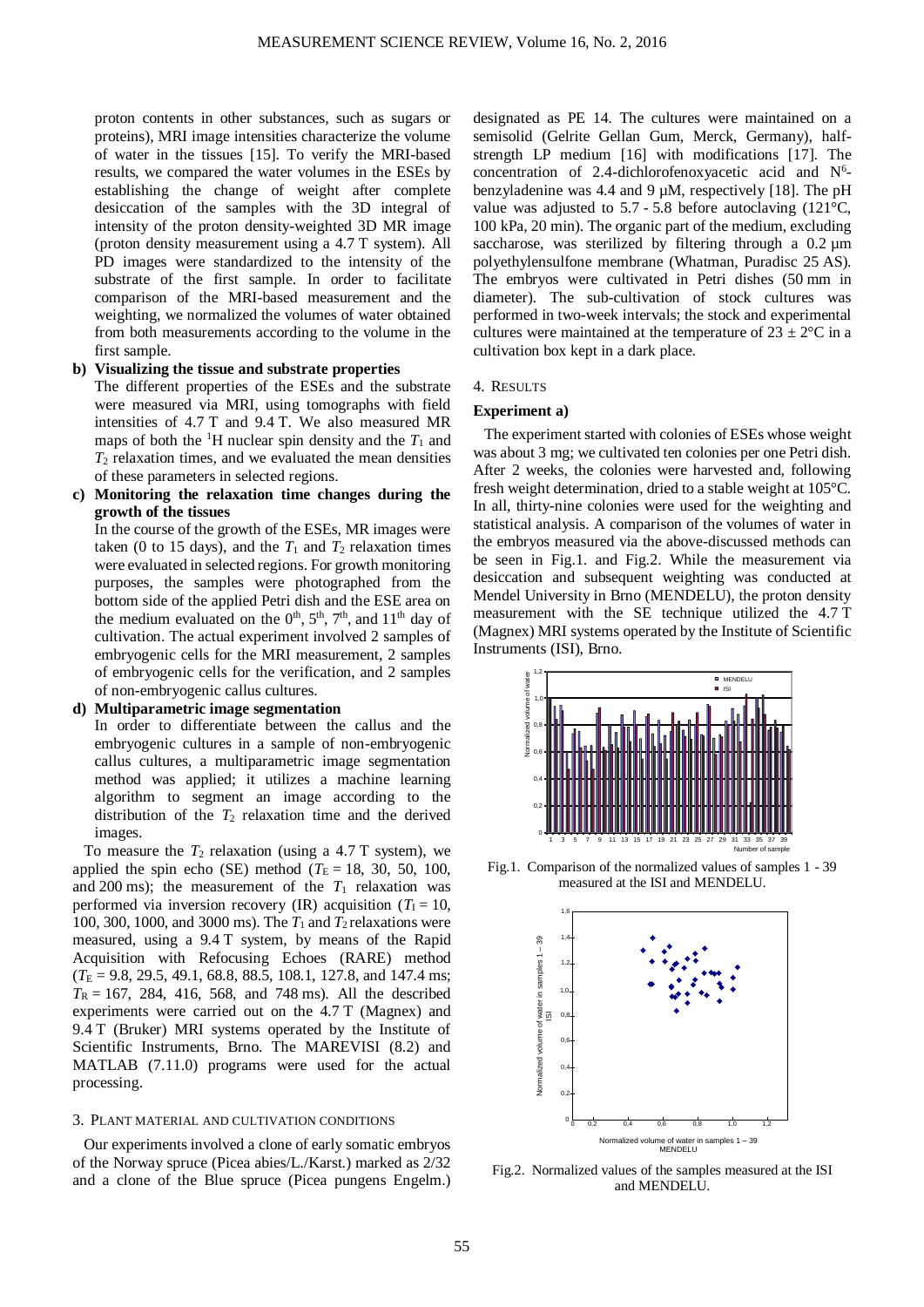# **Experiment b)**

After cultivating the two samples for seven days, we measured the proton density (PD) and  $T_1$  and  $T_2$  maps of the ESEs using the 4.7 T and 9.4 T MRI systems. An example of the results obtained with the 9.4 T system is shown in Fig.3.; a comparison of the relaxation times  $T_1$  and  $T_2$  in the embryos and the substrate can be seen in Table 1.

Table 1. Relaxation times  $T_1$  and  $T_2$  in the ESEs and the substrate (sample No. 1).

|                  | $\boldsymbol{B}_0$ | Tı   | $T_{2}$ |
|------------------|--------------------|------|---------|
|                  | т                  | ms   | ms      |
| <b>ESEs</b>      | 1.7                | 622  | 90      |
|                  | 9.4                | 1540 | 85      |
| <b>Substrate</b> | 17                 | 270  | 65      |
|                  | 94                 | 988  | 51      |



Fig.3. Images of the ESEs (256×256 px; slice thickness of 2 mm) measured with the 9.4 T magnet. Left: PD image; center: the  $T_1$  map; right: the  $T_2$  map.

# **Experiment c)**

The aim of the experiment was to monitor changes of the ESE area and the relaxation times during the growth phases. To observe the pace of growth in the embryos, we used six Petri dishes, each having 55 mm in diameter and containing a single cluster of ESEs. Photographs (from the bottom side) of a reference sample taken on the  $0<sup>th</sup>$  and  $11<sup>th</sup>$  day of cultivation are shown in Fig.4. The growth of all the samples was monitored according to the size of the ESE area on the medium, Fig.5. In two of the samples, we measured PD weighted,  $T_1$  map and  $T_2$  map MR images, and we also evaluated changes of the relaxation times during the growth phases (Fig.7. and Fig.8.). MR images were not measured in two control samples. Another two, slow-growing samples contained non-embryogenic callus cultures; in these items, we performed an MRI measurement and multiparametric segmentation of the acquired images, and ESE maps with various relaxation properties were created.



Fig.4. Photographs of an embryogenic sample taken on the 0<sup>th</sup> (left) and  $11<sup>th</sup>$  days (right) of cultivation.

The image photographed from the bottom side of the sample (Fig.4.) was used as the basis for segmenting an ESE

with a suitably selected threshold level and for calculating the area of the culture.

As the initial areas of the ESE clusters were not identical, in each area we expressed the percentage of the increase of its original size on the  $0<sup>th</sup>$  day cultivation. The ESE area increase in percent is presented in Fig.5.



Fig.5. Increase of the ESE area in percent based on the length of the cultivation period.

From the MR images (4.7 T; 256×256 px; layer thickness of 2 mm;  $T_E = 16$  ms;  $T_R = 7000$  ms; and  $T_I = 10 \div 2000$  ms), the relaxation times  $T_1$  and  $T_2$  and their changes during cultivation were evaluated. Fig.6. below presents MR images weighted by proton density (PD) and the relaxation times *T*<sup>1</sup> and *T*2. The image intensities were standardized to the intensity of the substrate. The image subregions selected for evaluation were as follows: one subregion in the substrate, two in the culture, and one at the transition between the substrate and the culture. In all these subregions, we evaluated the mean values of  $T_1$  and  $T_2$ ; the obtained results are shown in Fig.7. and Fig.8.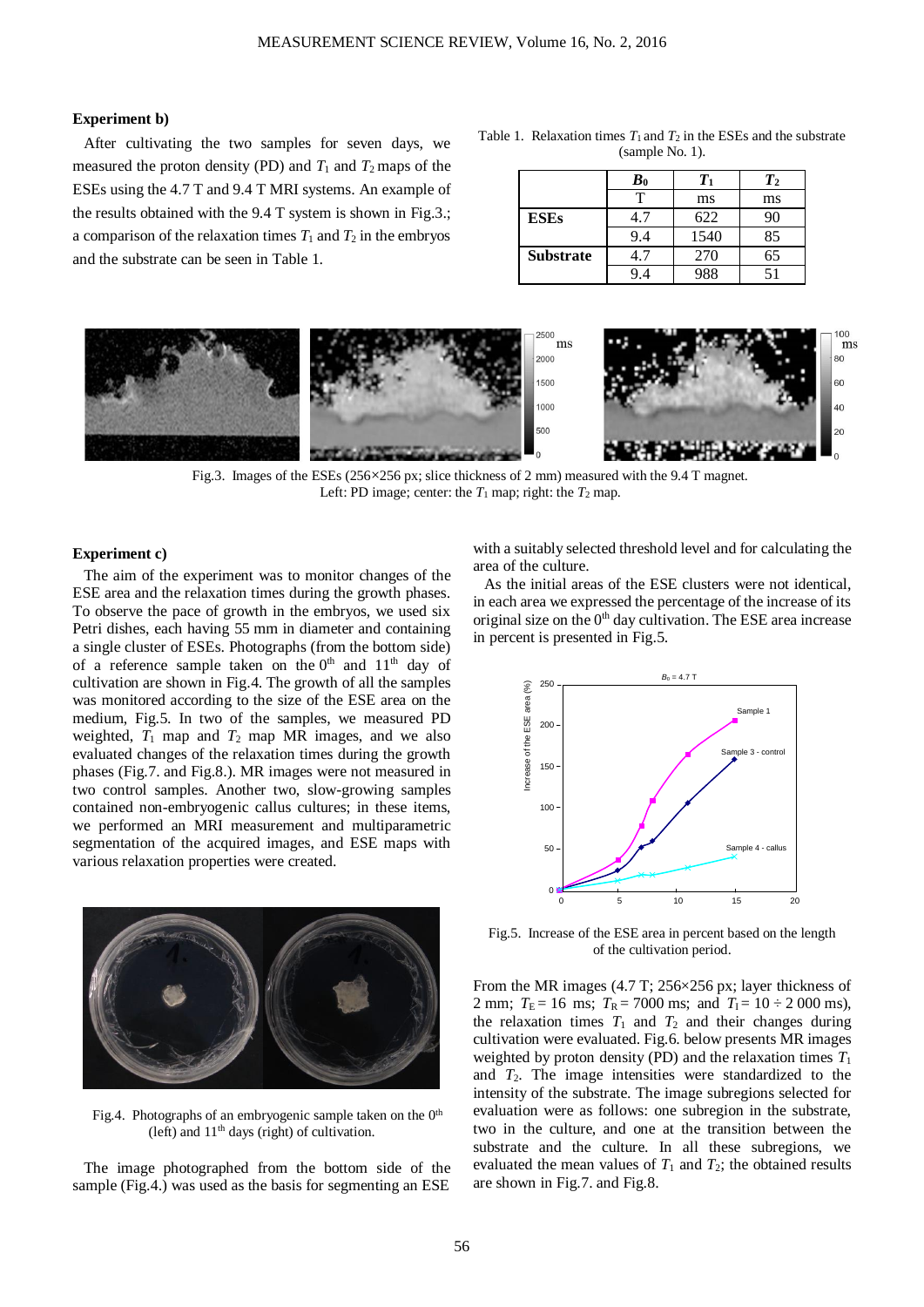

Fig.6. Proton density weighted,  $T_1$  map, and  $T_2$  map ESE images measured during the growth.



## **Experiment d)**

While monitoring the tissue growth, we used the available 9.4 T tomograph to acquire MR images. The related field of view (FOV) was 30×30 mm; the 256×256 pixel images exhibit the spatial resolution of 0.117mm/pixel and slice thickness of 2 mm. The image analysis aimed at differentiating between cells of the callus and the embryogenic culture, and two methods were developed to facilitate this purpose. Generally, the discrimination procedure utilizes machine learning techniques and is hereafter referred to as ML. The aim of the processing is to



Fig.8. Changes of the relaxation time  $T_2$  in relation to the cultivation time.

segment regions of the tissue culture into two subregions according to the distribution of the relaxation times of the subregions [19]. The measured data were processed in MAREVISI (8.2), MATLAB (7.11.0), and Fiji/ImageJ (1.49) with the Trainable Weka Segmentation plugin. Fig.9. displays the acquired images in the 6<sup>th</sup> slice weighted by proton density and the relaxation times  $T_1$  and  $T_2$  before segmentation. In the following sections of the article, we characterize the ML method, which enabled us to differentiate between the callus and the embryogenic culture in the MR images.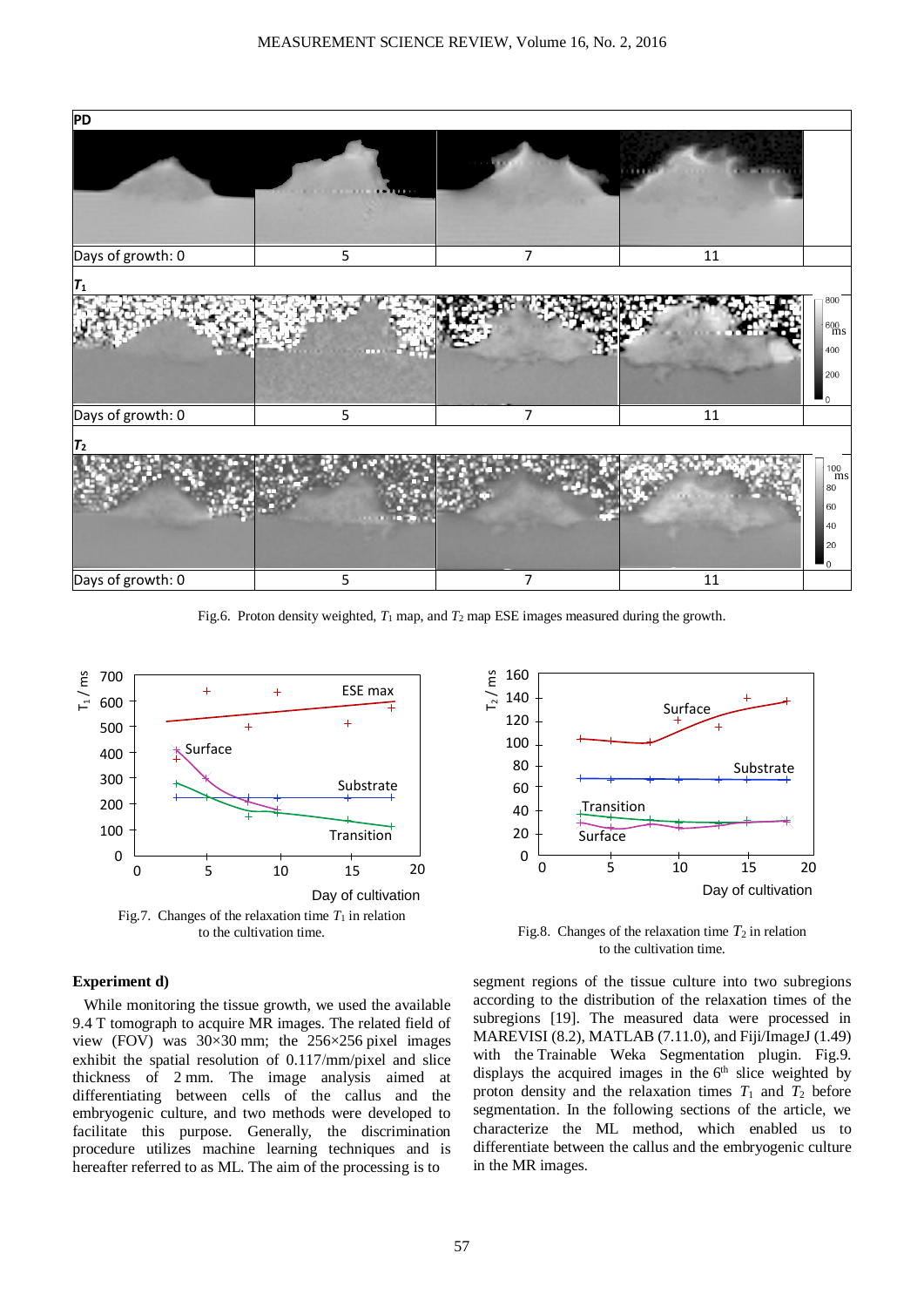

Fig.9. MR images of the non-embryogenic callus cultures.

The **ML method** (Machine Learning) is based on multiparametric classification of MR images [20]. In this technique, the input image is an image weighted by the relaxation time  $T_2$ , and it also consists in images derived from the  $T_2$  map image via pre-processing. More precisely, the relevant image parameters are as follows:

- Image acquired through filtering the original  $T_2$ image by means of a Gaussian filter;
- Hessian of the  $T_2$  image;
- Dispersion of the intensities in the local surroundings of the original  $T_2$  image;
- Minimum intensity in the local surroundings of the original  $T_2$  image;
- Median of the intensities in the local surroundings of the original  $T_2$  image;
- Image obtained through filtering with a bilateral filter.

In total, 7 input images (the original  $T_2$  image and six variants thereof formed via pre-processing) were entered into the applied Random Forest classifier. The discrimination between two subregions in the tissue culture region was carried out with a supervised learning algorithm. A partial result of segmentation performed with the proposed semiautomatic method [21] is shown in Fig.10.; this figure presents images where the intensity of individual pixels expresses the probability with which a given pixel falls within one of the two classification groups. For binary classification of the pixels into the two groups, however, the probabilistic image has to be further processed, and this purpose was advantageously achieved via simple thresholding with threshold choice at 50 % of the maximum intensity of the probabilistic image. The thresholding yields a binary image, namely the result of complete segmentation indicated in the right section of Fig.11.



Fig.10. Probabilistic images of the non-embryogenic callus cultures scanned by the 9.4 T tomograph.

 The ML-based segmentation of the tissue culture images was performed using the ImageJ/Fiji software with the Trainable Weka Segmentation plugin, which utilizes a very broad package of WEKA (Waikato Environment for Knowledge Analysis) classifiers designed for data mining in Java [22].

Original image







Fig.11. Original  $T_2$  image of the non-embryogenic callus cultures, and classification of the tissue image according to the relaxation time  $T_2$  after segmentation.

#### 5. DISCUSSION

In the initial section of the paper, we stated that, in plant biology, MRI supports four basic specialized activities. These are as follows: first, the research of the water and mineral compounds transported within a plant [1], [2]; second, the determination of plant metabolites [3], [4]; third, the investigation of cellular processes [5]; and fourth, the examination of the growth and development of plants [6].

The embryos constitute a unique plant model system applicable for the study of various types of environmental stresses (including metal ions) under well - controlled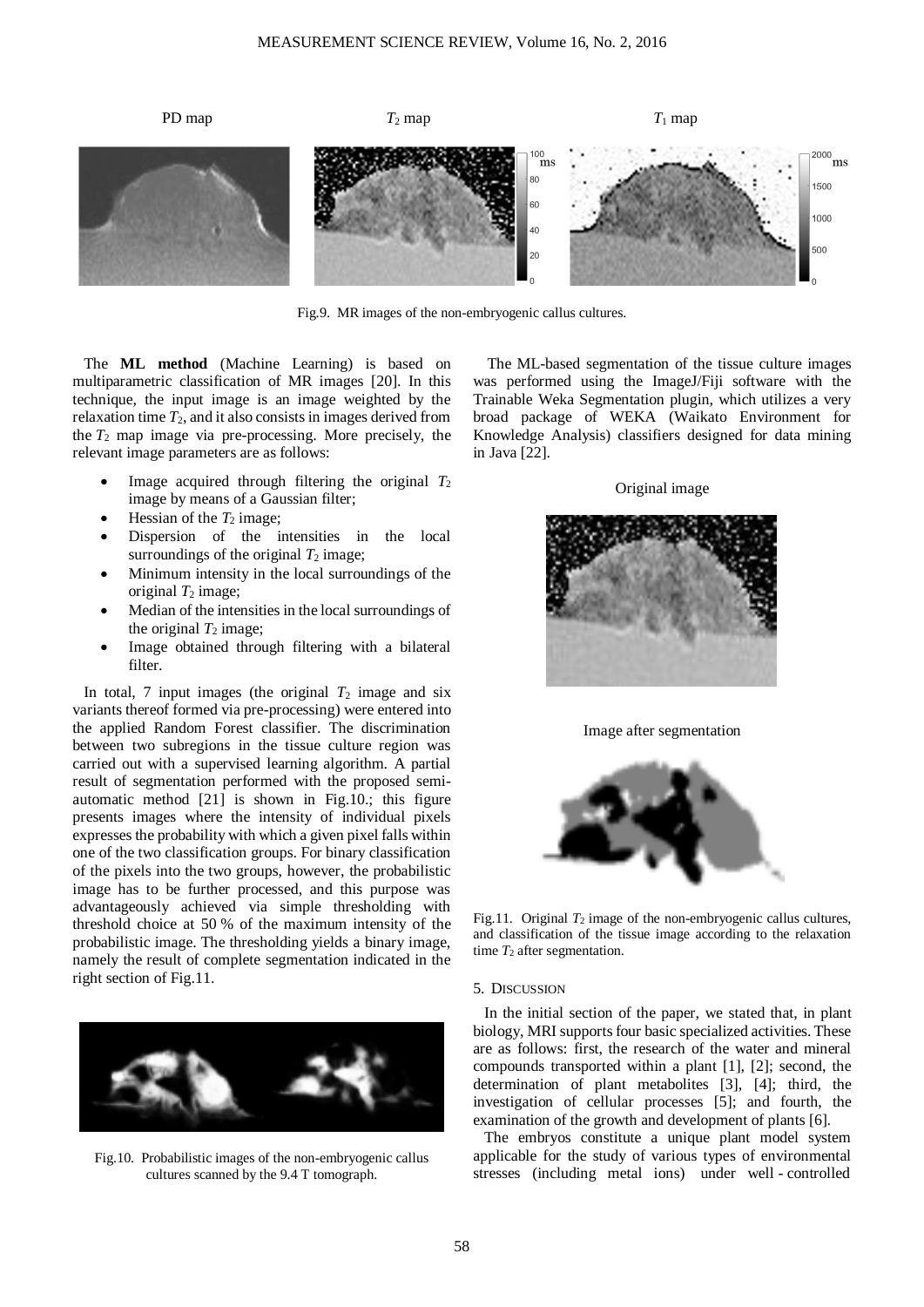experimental conditions [9], [10], [11], [12]. In the investigated ESEs, the researchers have used image analysis to estimate the growth, a fluorimetric sensor to detect the viability, and the MRI technique to facilitate non-destructive measurement of the volume. Pilot studies using twoparameter relaxometry to distinguish between individual areas ESE cultures were performed only at the home institutes of the authors [7], [8].

# **Experiment a)**

We utilized two diverse methods to compare the volumes of water in early somatic embryos. While the former technique consists in MRI–based proton density (PD) measurement of the sample, the latter one requires double weighting of the embryos before and after desiccation. The difference in weight is equal to the volume of water in the embryos. The correlation coefficient between the normalized results measured via both methods was 0.816; the results after normalization of the mean value of the determined volumes shown in Fig.1. and Fig.2. exhibit differences. Importantly, the differences between the volumes are caused by several factors: a) evaluation of the volume of water for the inappropriate area affecting the substrate (nutrient medium); b) low sensitivity of the RF coil; c) imperfect image segmentation. With the latter method, the removal of an embryo from the substrate can be accompanied by accidental withdrawal of an amount of material larger than necessary for the subsequent desiccation and weighing. In general, MRI may be used as an effective approach to non-invasive measurement of water in organic structures.

#### **Experiment b)**

Table 1. shows the relaxation times  $T_1$  and  $T_2$  of the samples in different basic magnetic fields of MR tomographs. The use of a higher magnetic field in combination with a small, highsensitivity RF coil can improve the signal-to-noise ratio (SNR) and, consequently, provide higher resolution and thinner slices.

At this point, let us note that the volume of water does not change in the individual layers, not even in the transition one; this fact is obvious from the PD images in Fig.3., Fig.6., and Fig.9.

## **Experiment c)**

The growth of an ESE area on the medium is presented in Fig.5. Based on the results of the research performed at MENDELU, such growth is proportional to the increase in the volume of the ESEs. The perceptual area growth of nonembryogenic callus cultures corresponds to 40 % in 15 days and is therefore significantly smaller than in the embryogenic ESEs, assuming both the reference samples (158 %) and those measured on the MR tomographs (205 %). The discussed method can be effectively used to monitor the pace of growth of the ESEs.

During such growth, there occur changes of the relaxation times, which correspond to changes in both the chemical composition of the cultures and arrangement of the molecules and their mutual bonds; the said changes of the relaxation times in the course of cultivation are represented in Fig.7. and Fig.8.

The relaxation time  $T_1$  in the medium does not vary during the growth of the ESEs. On the surface of the culture and on the transition between an ESE and its medium,  $T_1$  is reduced by more than a half in fifteen days, meaning that the chemical structure and arrangement of cells in the given areas are subject to changes during the growth. In the ESEs, the relaxation time  $T_1$  does not change during the growth. Major differences in  $T_1$  are caused by its large inhomogeneity, which probably arises from diverse relaxation properties of the embryonic cells and intercellular mucilage. As regards the growth period of the ESEs, the relaxation time  $T_2$  of the culture does not change for 8 days but then slowly increases from 100 ms up to 140 ms; such behavior may characterize variations of properties of the ESEs, which occur after approximately 8 days. The relaxation time  $T_2$  does not change in the medium, on the surface of the culture or on the transition between the ESEs and the medium, and the cell properties do not vary.

The MR images of the ESEs exhibit large dispersion of the relaxation times  $(T_1 - 425$  to 538 ms;  $T_2 - 42.6$  to 65.6 ms). The inhomogeneity of the relaxation times in the culture points to diverse growth properties of the cells. It is probable that the intraembryonic space contains mucilage, which comprises nutrients in addition to water. Each pixel, having the dimension of 0.117/mm, holds a mixture of the ESEs and mucilage exhibiting a variable volume proportion; this fact then constitutes the cause of large dispersion of the relaxation times.

An important precondition for any 3D measurement of the volume or quantity of water in the ESEs consists in exact identification of the transition layer between the medium and the ESEs. Although this layer is virtually unrecognizable in proton density weighted images, it becomes more perceptible in  $T_1$  map and  $T_2$  map images (Fig.9.). The values in Table 1. show that the relaxation times of the actual transition layer between an ESE and its medium are lower than those in the vicinity of the culture  $(T_1$  by 30 % and  $T_2$  by 22.2 %). During the growth, the transition layer thickness remains very small, amounting to approximately 3 pixels. Generally, changes of the relaxation times, chemical composition of the transition layer, and influence of this layer on the growth of the culture will be subject to further investigation.

## **Experiment d)**

A method for the related MR image segmentation was designed and applied. As the traditional, single-parameter approaches fail to function properly in noise-laden MR images with very low contrast, the technique proposed herein is based on an analysis of multiple parameters. In the presented method (ML), the image parameters are created from the original  $T_2$  image, thus forming a vector of 7 features, which suffices for the segmentation of the callus and the embryogenic culture. The segmentation result is indicated in Fig.11. Moreover, the result shows that an MR image can be divided into two regions via automatic processing and, importantly, that such a procedure enables us to differentiate between biologically diverse structures.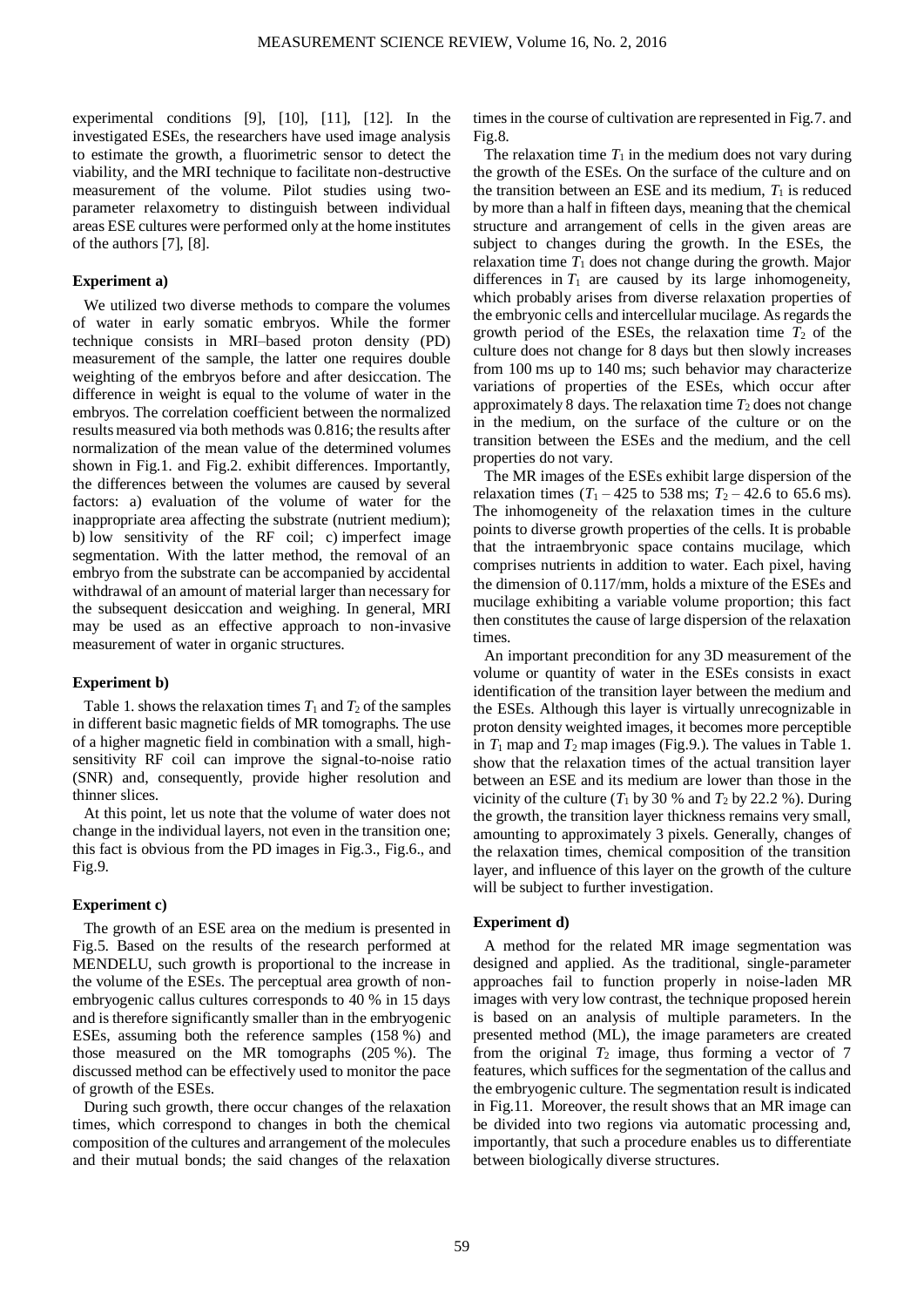# 6. CONCLUSION

Magnetic resonance imaging constitutes a method of major interest for the measurement of ESEs during cultivation, mainly because it offers several significant benefits. These are as follows:

- The technique facilitates non-destructive measurement of the volume and content of water during cultivation, and this procedure is advantageously used in "Multiinstrumental Investigation of Affecting of Early Somatic Embryos of Spruce by Cadmium(II) and Lead(II) Ions" [7];
- The markedly diverse relaxation times  $T_1$  and  $T_2$  provide for exact three-dimensional differentiation between the ESEs and the medium. The chemical composition and properties of the transition layer will be further investigated to define the influence of the said layer on the growth of the cultures;
- The MRI image intensities are proportional to the quantity of  ${}^{1}$ H nuclei in ESEs and to the quantity of water in the tissues;
- Chemical and physical variations in the ESEs affect the growth of the cultures and induce changes of the relaxation times  $T_1$  and  $T_2$  during cultivation; these relaxation time changes then enable non-destructive investigation of the influence of ions (such as Cd, Fe, and Pb) on the ESE cultivation process [7];
- Multiparametric segmentation of MR images may facilitate non-destructive differentiation between embryogenic and non-embryogenic cells in a cultivated culture.

The disadvantages of MRI in monitoring ESEs during their cultivation can be summarized in the following manner:

- Low resolution (less than 0.1 mm) compared to optical or electron microscopy;
- Low sensitivity of the method.

This paper describes non-destructive visualization of embryogenic and non-embryogenic callus cultures using both MRI relaxometry and multiparametric image segmentation. In the given context, an interesting technique consists in twoparameter imaging of the relaxation times  $T_1$  and  $T_2$  of the callus (Fig.4.); its significance consists in the fact that the method is characterized by tissue changes during cultivation at a microscopic level, and said changes can be monitored non-destructively during the entire cultivation period.

#### ACKNOWLEDGEMENTS

This work was supported by grant of Ministry of Education, Youth and Sports of the Czech Republic (LO1212) and the project GA 13-09086S.

**REFERENCES** 

- [1] Schneen, T.W.J., Vergeldt, F.J., Heemskerk, A.M., Van As, H. (2007). Intact plant magnetic resonance imaging to study dynamics in long-distance sap flow and flowconducting surface area. *Plant Physiology*, 144 (2), 1157-1165.
- [2] Ionenko, I.F., Dautova, N.R., Anisimov, A.V. (2010). Early changes of water diffusional transfer in maize roots under the influence of water stress. *Environmental and Experimental Botany*, 76, 16-23.
- [3] Pu, Y.Q., Chen, F., Ziebell, A., Davison, B.H., Ragauskas, A.J. (2009). NMR characterization of C3H and HCT down-regulated alfalfa lignin. *BioEnergy Research*, 2 (4), 198-208.
- [4] Zulak, K.G., Weljie, A.M., Vogel, H.J., Facchini, P.J. (2008). Quantitative 1H NMR metabolomics reveals extensive metabolic reprogramming of primary and secondary metabolism in elicitor-treated opium poppy cell cultures. *BMC Plant Biology*, 8, 5.
- [5] Lambert, J., Lampen, P., von Bohlen, A., Hergenroder, R. (2006). Two- and three-dimensional mapping of the iron distribution in the apoplastic fluid of plant leaf tissue by means of magnetic resonance imaging. *Analytical and Bioanalytical Chemistry*, 384 (1), 231- 236.
- [6] Glidewell, S.M., Moller, M., Duncan, G., Mill, R.R., Masson, D., Williamson, B. (2002). NMR imaging as a tool for noninvasive taxonomy: Comparison of female cones of two Podocarpaceae. *New Phytologist*, 154 (1), 197-207.
- [7] Hutová, E., Korinek, R., Bartusek, K., Havel, L. (2013). Comparison and display of the water contained in early somatic embryos. In *PIERS Proceedings*, 12-15 August 2013, Stockholm, Sweden. PIERS, 1671-1674.
- [8] Korinek, R., Havel, L., Hutová, E., Bartusek, K. (2013). MRI contrast in the examination of early somatic embryos. In *Measurement 2013*, 27-30 May 2013. Bratislava, Slovakia: Institute of Measurement Science SAS, 153-156.
- [9] Supalkova, V., Petrek, J., Baloun, J., Adam, V., Bartusek, K., Trnkova, L., Beklova, M., Diopan, V., Havel, L., Kizek, R. (2007). Multi-instrumental investigation of affecting of early somatic embryos of spruce by cadmium(II) and lead(II) ions. *Sensors*, 7 (5), 743-759.
- [10] Mikelova, R., Baloun, J., Petrlova, J., Adam, V., Havel, L., Petrek, H., Horna, A., Kizek, R. (2007). Electrochemical determination of Ag-ions in environment waters and their action on plant embryos. *Bioelectrochemistry*, 70 (2), 508-518.
- [11] Petrek, J., Vitecek, J., Vlasinova, H., Kizek, R., Kramer, K.J., Adam, V., Klejdus, B., Havel, L. (2005). Applicaton of computer imaging, stripping voltammetry and mass spectrometry to study the effect of lead (Pb-EDTA) on the growth and viability of early somatic embryos of Norway spruce (*Picea abies* /L./ Karst.). *Analytical and Bioanalytical Chemistry*, 383 (4), 576-586.
- [12] Víteček, J., Adam, V., Petrek, J., Vacek, J., Kizek, R., Havel, L. (2004). Esterases as a marker for growth of